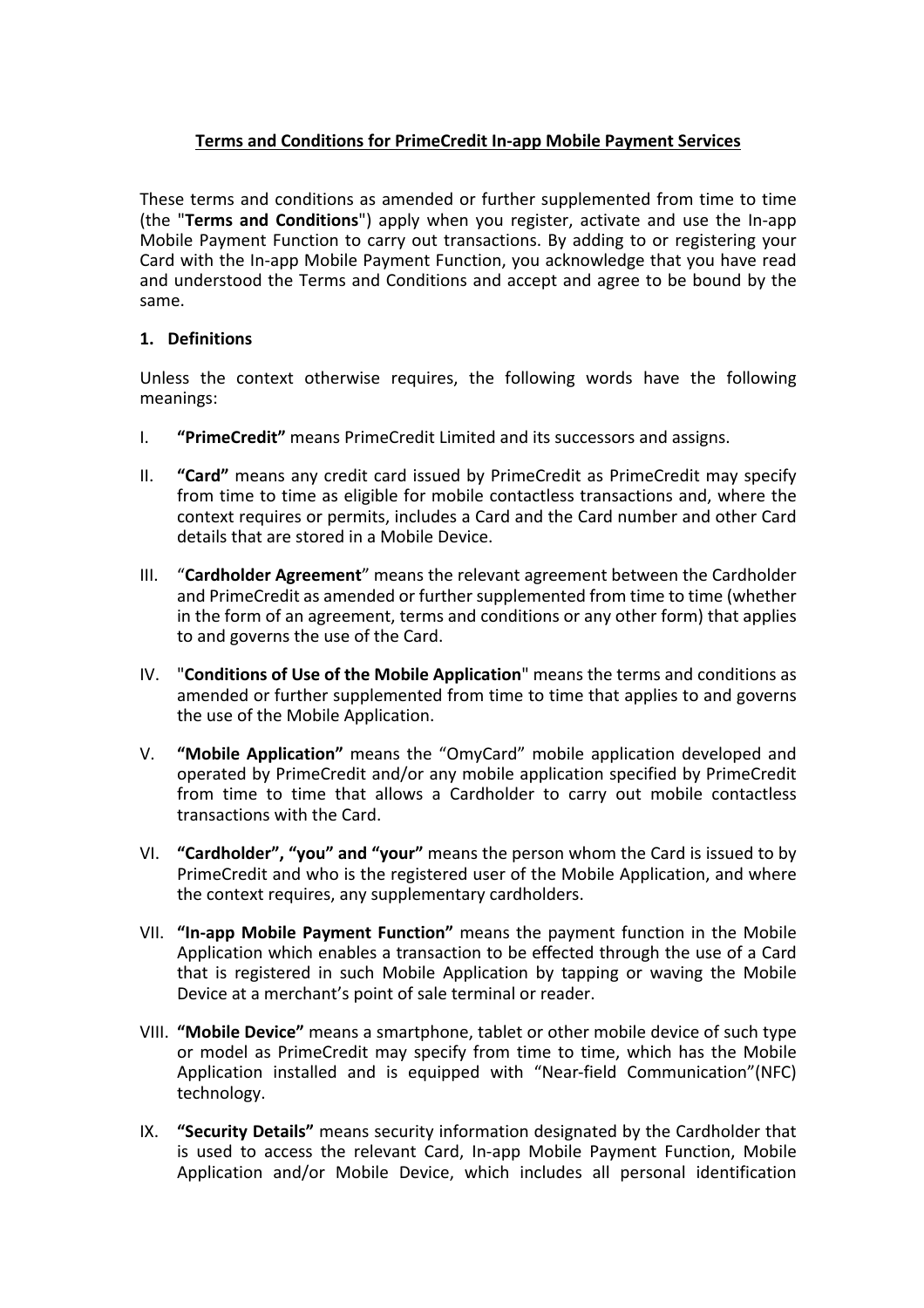numbers, passwords, passcodes, fingerprints, facial features or other biometric or identification credentials.

In the Terms and Conditions, words importing the singular include the plural and vice versa and words importing a gender includes every gender. Unless otherwise stated, reference to "Clauses" means the clauses of the Terms and Conditions.

### **2. The Terms and Conditions are supplementary to and form part of the Cardholder Agreement and the Conditions of Use of the Mobile Application**

- I. The Terms and Conditions set out the rights and obligations of the Cardholder in connection with the registration and use of the In-app Mobile Payment Function.
- II. The Terms and Conditions are supplementary to and shall form part of the Cardholder Agreement and the Conditions of Use of the Mobile Application and together, they govern the use of the Card and the Mobile Application (including the In-app Mobile Payment Function), respectively, and shall operate in addition to the provisions in the Cardholder Agreement and the Conditions of Use of the Mobile Application, each of which the Cardholder shall remain subject to.
- III. The terms and conditions of the Cardholder Agreement and the Conditions of Use of the Mobile Application shall not change when a Card is registered with or bound to the In-App Mobile Payment Function.
- IV. The wordings and expressions used in the Terms and Conditionsshall, to the extent relevant, have the same meaning as the Cardholder Agreement and the Conditions of Use of the Mobile Application. In the case of any inconsistency or conflict between the definitions or provisions of the Terms and Conditions, the Cardholder Agreement and the Conditions of Use of the Mobile Application, the definitions or provisions of the Terms and Conditions shall prevail to the extent of such inconsistency or conflict.

## 3. **General**

- I. By using the In-app Mobile Payment Function in the manner stipulated in Clause 4 (*Using the In-app Mobile Payment Function*), the Cardholder is authorizing payment to be made to a merchant using the Card as a method of payment. The Cardholder acknowledges that such transaction will be processed and the relevant amount will be debited to the Card Account immediately without requiring (a) the Card to be swiped at a merchant's point of sale terminal or reader; or (b) the Cardholder's signature or other PIN or password (other than the Security Details) to be provided by the Cardholder to authorize such transaction.
- II. The Mobile Application should be used in a Mobile Device running on an operating system supported and specified by PrimeCredit from time to time.
- III. Updates to the Mobile Application may be issued periodically through the supplying mobile application store. For some Mobile Devices, updates will be downloaded automatically. For other Mobile Devices, the Cardholder will need to download the updated Mobile Application themselves. Depending on the update, the Cardholder may not be able to use the Mobile Application and/or the In-app Mobile Payment Function until the latest version of the Mobile Application has been downloaded. The Cardholder is fully responsible for ensuring that the latest version of the Mobile Application has been downloaded to the Mobile Device.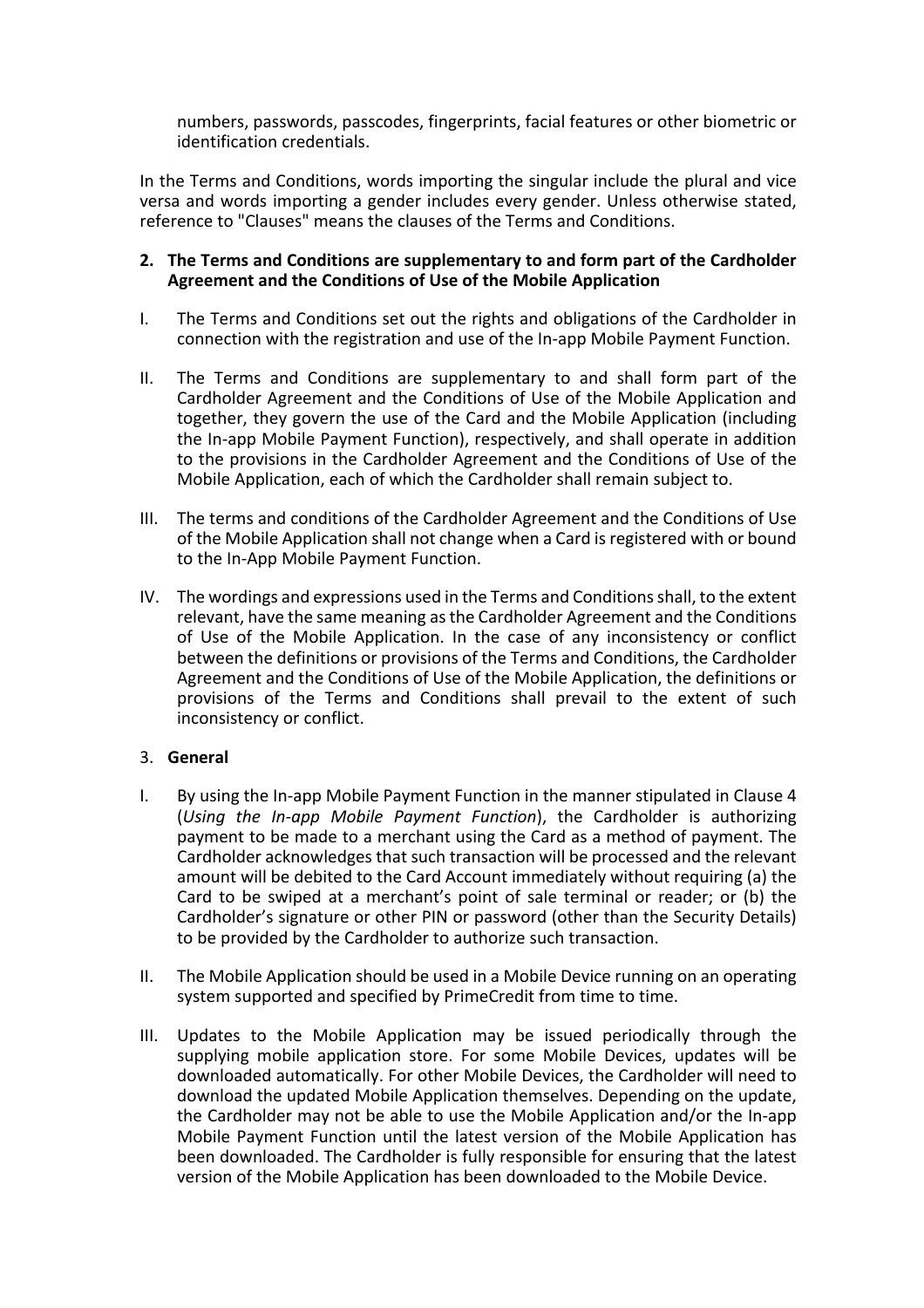- IV. The Mobile Application (including the In-app Mobile Payment Function) is not intended for use in any jurisdiction where its use would be contrary to any law or regulation of that jurisdiction or where PrimeCredit is not licensed or authorized to provide the services or functions available in the Mobile Application.
- V. PrimeCredit reserves the right to modify, discontinue, temporarily or permanently, the Mobile Application (including any services or functions available under the same).

## **4. Using the In-app Mobile Payment Function**

- I. To use the In-app Mobile Payment Function, the Cardholder must first:
	- (a) possess the card type designated by PrimeCredit from time to time and the Card is valid,and the Card Account is in good financial standing;
	- (b) download the latest version of the Mobile Application to the Mobile Device;
	- (c) register as a user of the Mobile Application;
	- (d) add or register a Card to the In-app Mobile Payment Function and set up any Security Details as required by the Mobile Application; and
	- (e) take any other steps as required by PrimeCredit from time to time.
- II. To use the In-app Mobile Payment Function, the Cardholder must login to the Mobile Application using the Security Details designated by the Cardholder. Thereafter, the Cardholder shall:
	- (a) subject to Clause 4.I(V) below, present the Mobile Application to the pointof-sale terminal or reader of a designated merchant;
	- (b) authorize the use of the In-app Mobile Payment Function by entering the Security Details in the Mobile Application; and
	- (c) wave the Mobile Device over the merchant's point-of-sale terminal or reader.
- III. PrimeCredit reserves the right to (a) decline the Cardholder's use of the Mobile Application and/or the In-App Mobile Payment Function, (b) decline the registration of any Card for the In-app Mobile Payment Function, (c) suspend, cancel or terminate the Card registered in the In-app Mobile Payment Function or (d) decline any transaction made using the In-App Mobile Payment Function at any time without reason. PrimeCredit shall not be liable for any loss, damage, cost or expense of whatsoever nature suffered or incurred by the Cardholder as a result of any of the above decisions being made by PrimeCredit.
- IV. The Cardholder acknowledges that some merchants may not accept payments made through the Mobile Application (including the In-app Mobile Payment Function) even though these merchants may accept the Card in physical form or other electronic forms.
- **5. Transactions effected through the In-app Mobile Payment Function**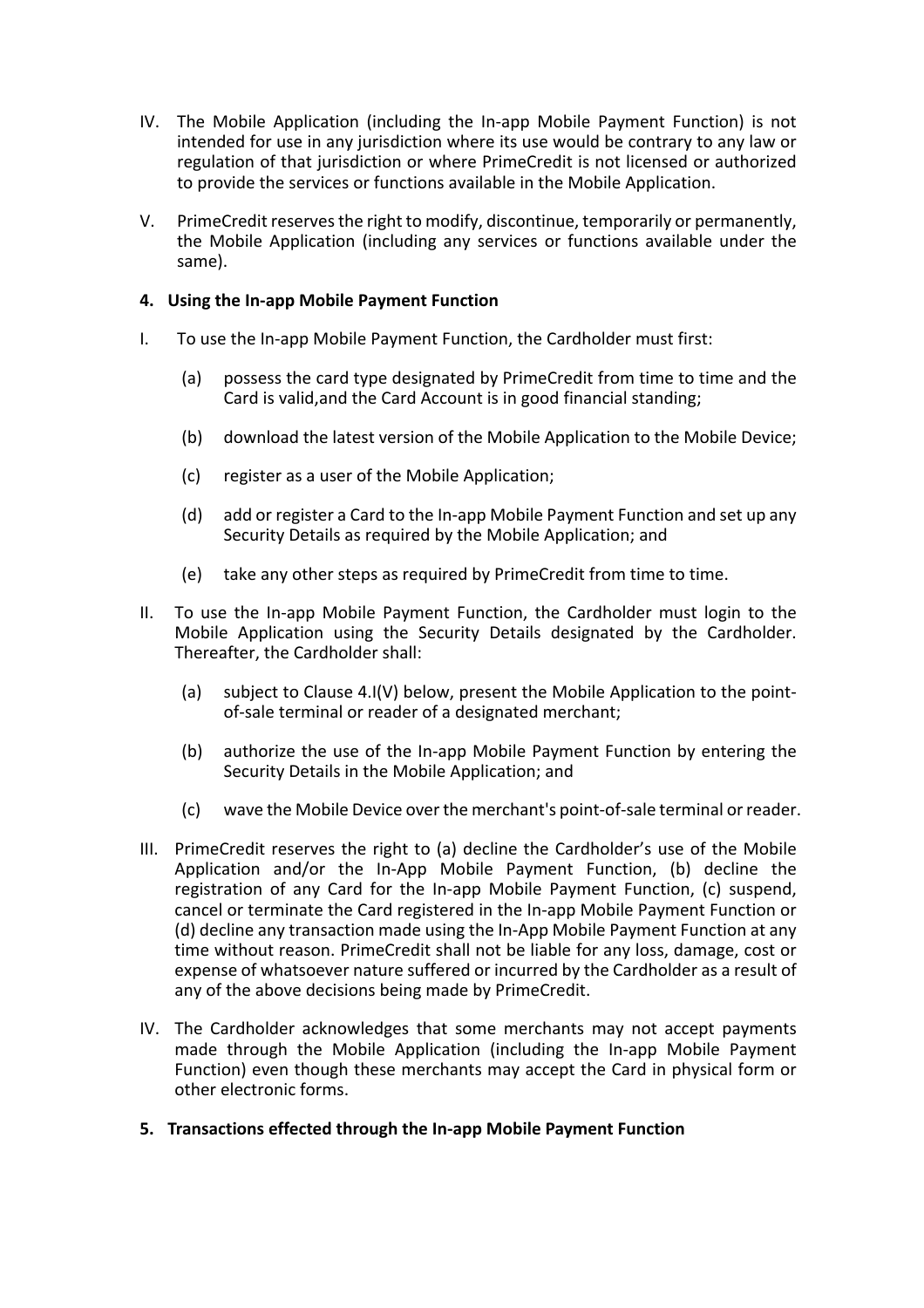- I. Any credit limit assigned to the Card from PrimeCredit shall also apply to transactions made using the In-app Mobile Payment Function. In other words, no additional or separate credit limit will be assigned for the purpose of carrying out such transactions. However, PrimeCredit reserves the right to, from time to time, impose or vary any credit limit assigned to the Card in connection with transactions made using the In-app Mobile Payment Function (including per transaction, daily or other limits).
- II. Transactions made using the In-app Mobile Payment Function will be charged to the Card Account. Any relevant interest, fees and charges as set out in the Cardholder Agreement derived from transactions made using the In-app Mobile Payment Function remain payable by the Cardholder.
- III. The Cardholder shall bear all relevant fees, charges, costs and expenses which may be imposed by PrimeCredit or other third parties such as mobile network operators in relation to the registration, activation or use of the Card through the Mobile Application (including the In-app Mobile Payment Function).
- IV. Without prejudice to the foregoing, the Cardholder acknowledges and accepts the risk of any loss or damage arising from any transactions carried out using the Inapp Mobile Payment Function.
- V. The Cardholder must comply with all applicable laws and regulations that govern the Cardholder's download, access and use of the Mobile Application (including the In-app Mobile Payment Function).

### **6. Security Details and the responsibility to take security precautions**

- I. The Cardholder must set up Security Details in accordance with PrimeCredit's instructions in order to access and use the Mobile Application (including the Inapp Mobile Payment Function). The Security Details are used to authenticate the identity of the Cardholder to enable him or her access and use the Mobile Application and carry out transactions using the In-app Mobile Payment Function.
- II. The Cardholder shall at all times act in good faith and take reasonable precautions to keep the Security Details secure so as to prevent any fraud or unauthorised use or access to the Card through the Mobile Application. Without prejudice to the provisions in the Terms and Conditions, the Conditions of Use of the Mobile Application and the Cardholder Agreement regarding the security of the Card, the Cardholder agrees:
	- (a) to safeguard the security of the Card registered in the In-app Mobile Payment Function and the Mobile Device (where applicable) and to keep the Mobile Device under his or her control and possession at all times, and to notify PrimeCredit of any loss or theft of the Mobile Device or upon the occurrence of any unauthorised use of the Mobile Application or the Card as soon as reasonably practicable, either in writing to PrimeCredit or by telephone to PrimeCredit's designated service hotline;
	- (b) to follow all guidance and instructions provided by PrimeCredit regarding the proper access to and use of the Mobile Application (including the In-app Mobile Payment Function), including how to setup and securely store the Security Details;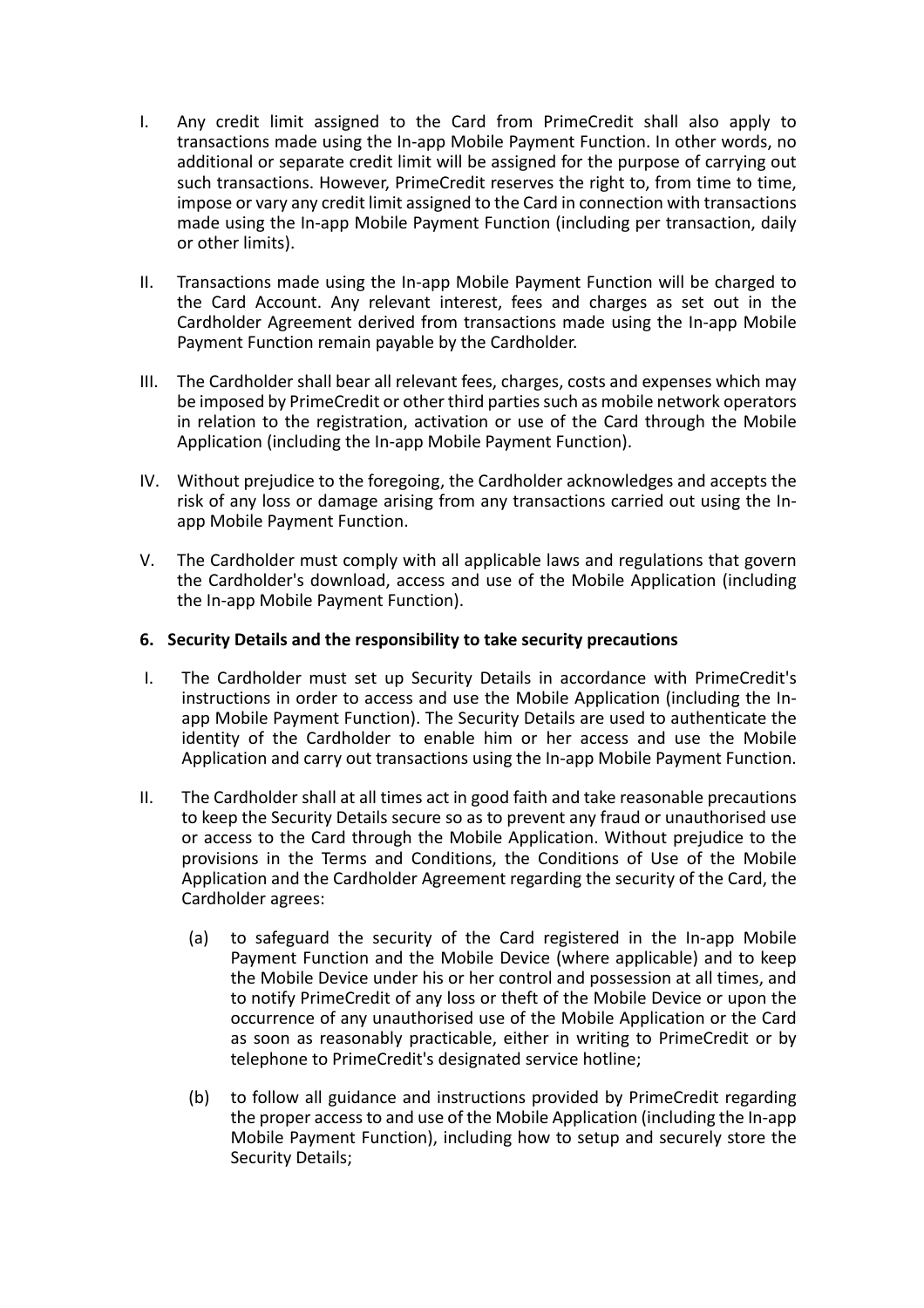- (c) not to use the Mobile Application (including the In-app Mobile Payment Function) on any Mobile Device or operating system that has been modified outside the Mobile Device or its operating system's vendor-supported or warranted configurations. This includes devices containing pirated, hacked, fake and/or unauthorized applications or in which the software lockdown feature has been overridden or root access to its software operating system has been obtained. This also includes Mobile Devices that have been "jailbroken" or "rooted". A "jail broken" or "rooted" Mobile Device means one that has been freed from the limitations imposed on it by the Mobile Device's service provider or manufacturer without their approval;
- (d) not to choose or adopt any Security Details that are based on personal information or are easy to guess or replicate by any other person;
- (e) not to disclose any Security Details to any other person (including the staff of PrimeCredit) or permit any other person (including the staff of PrimeCredit) to use the same;
- (f) not to register the Card on another person's Mobile Device or allow anyone else to access your Mobile Device;
- (g) to change the Security Details of the Mobile Device regularly;
- (h) to keep any information shown or stored on the Mobile Device secure;
- (i) to take the necessary precautions to safeguard against accidental or unauthorized disclosure or unauthorized use of the Security Details; and
- (j) to remove any Card registered with the In-app Mobile Payment Function or Security Details stored in the Mobile Application and to delete the Mobile Application from the Mobile Device before disposing of it.
- III. If the Cardholder suspects that the Security Details has been compromised, the Cardholder shall change the Security Details immediately to avoid any unauthorised use of the Card, the Mobile Application, the In-app Mobile Payment Function or any of his or her personal information.

#### **7. Cardholder's liability**

- I. The Cardholder shall be liable for all amounts debited to the Card Account, whether or not such transactions have been authorized by the Cardholder or executed by the Cardholder in error.
- II. Without prejudice to any provision in the Terms and Conditions, the Conditions of Use of the Mobile Application and the Cardholder Agreement, the Cardholder shall indemnify and keep indemnified PrimeCredit and its officers, employees and agents from and against any and all liabilities, obligations, losses, damages, penalties, actions, claims, proceedings, judgments, costs or expenses of any kind or nature whatsoever which may be imposed on, incurred by or asserted against PrimeCredit or any of its officers, employees and agents in connection with the Cardholder's use of the Mobile Application (including the In-app Mobile Payment Function) or default or breach of his or her obligations under the Terms and Conditions, the Conditions of Use of the Mobile Application and/or the Cardholder Agreement, unless due to the gross negligence, fraud or wilful default of PrimeCredit or any of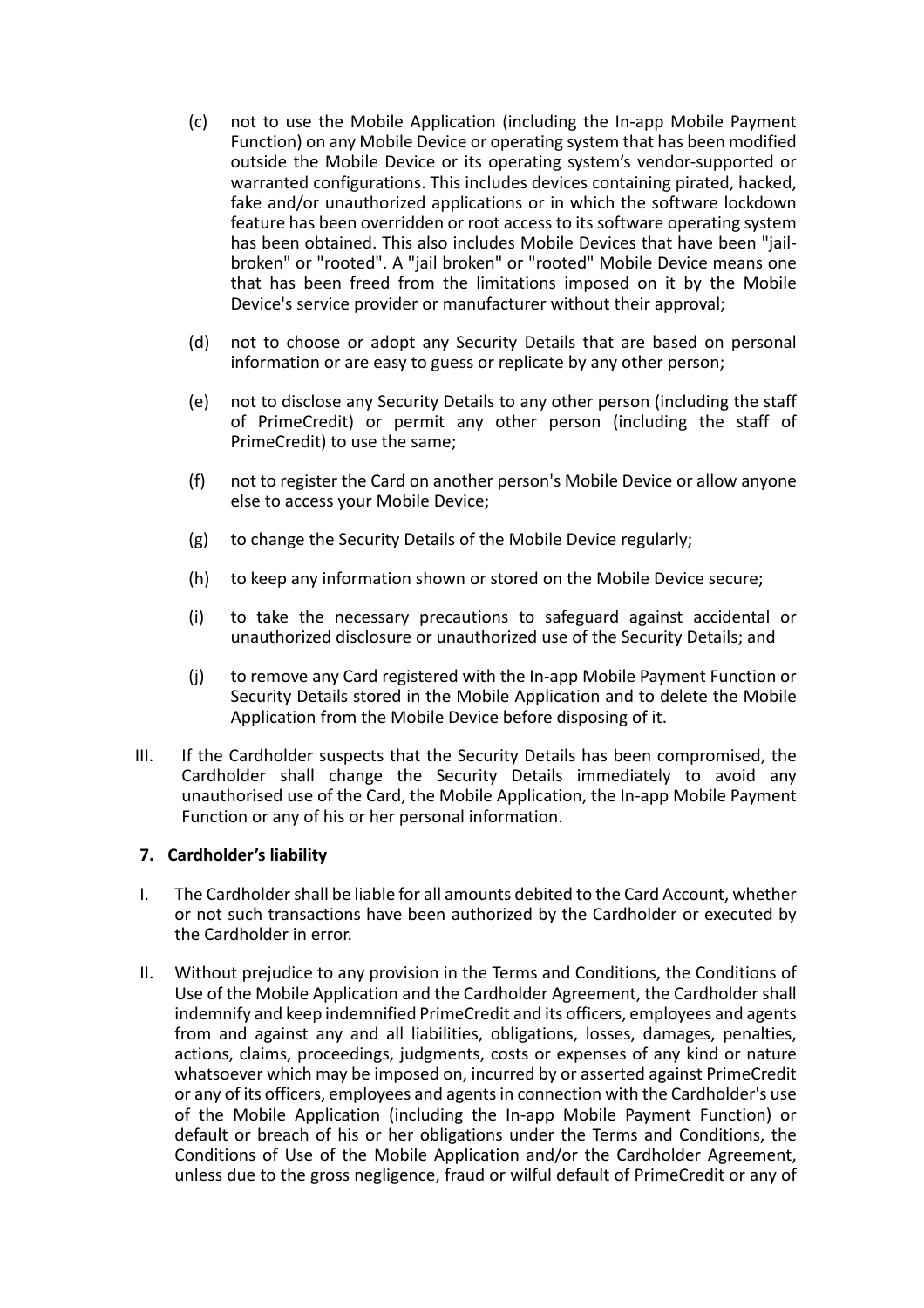its offiers, employees or agents and only to the extent of direct and reasonably foreseeable loss and damage (if any) arising directly and solely therefrom.

- III. For the avoidance of doubt, the Cardholder is responsible for all transactions made using the Card including those made through the In-app Mobile Payment Function.
- IV. For any failure or unreasonable delay in taking the precautions set out in Clause 6, the Cardholder will be liable for all losses and liabilities incurred in connection with any unauthorised transactions or access involving the Card, and the Cardholder agrees to indemnify PrimeCredit for any losses and damages arising from or incurred in connection with any such unauthorised transactions or access.

### **8. Limitation of PrimeCredit's liability**

- I. While PrimeCredit makes commercially reasonable efforts to make the Mobile Application available to the Cardholder, including the In-app Mobile Payment Function and any other services and functions therein, the Cardholder acknowledges and accepts that the performance and operation of the Mobile Application (and any service or function therein) will depend on various factors, including network connectivity, performance of the Mobile Device, the functionality of the Mobile Application and any other third party service providers (including, without limitation, mobile network operators or website hosts, etc.).
- II. PrimeCredit will not be liable to you for any suspension, failure, interruption or delay in the Mobile Application (including any service or function therein) in part or in full, due to any factor that is not under PrimeCredit's reasonable control and the consequences of which would have been unavoidable despite all reasonable efforts to the contrary.
- III. The Cardholder is solely responsible for ensuring adequate protection and back-up of the Mobile Device and/or any data therein, taking reasonable and appropriate precautions against computer viruses or other destructive properties and for preventing the transmission of any computer viruses to the Mobile Device
- IV. PrimeCredit will not be liable for any of the following circumstances:
	- (a) any suspension, failure interruption, delay or malfunction or interruption in the use of the Card in the In-app Mobile Payment Function or the Mobile Device caused by whatever reason;
	- (b) the Cardholder's inability to use a Mobile Device or the Mobile Application for any transaction made or to be made using the In-app Mobile Payment Function for any reason whatsoever; and
	- (c) refusal of any merchant to accept the Card or the In-app Mobile Payment Function as a method of payment for any transactions.
- V. Notwithstanding any other provisions of the Terms and Conditions to the contrary, PrimeCredit shall have no obligation of any nature whatsoever to provide or continue to provide the In-app Mobile Payment Function (or any other service or function in the Mobile Application) to any person.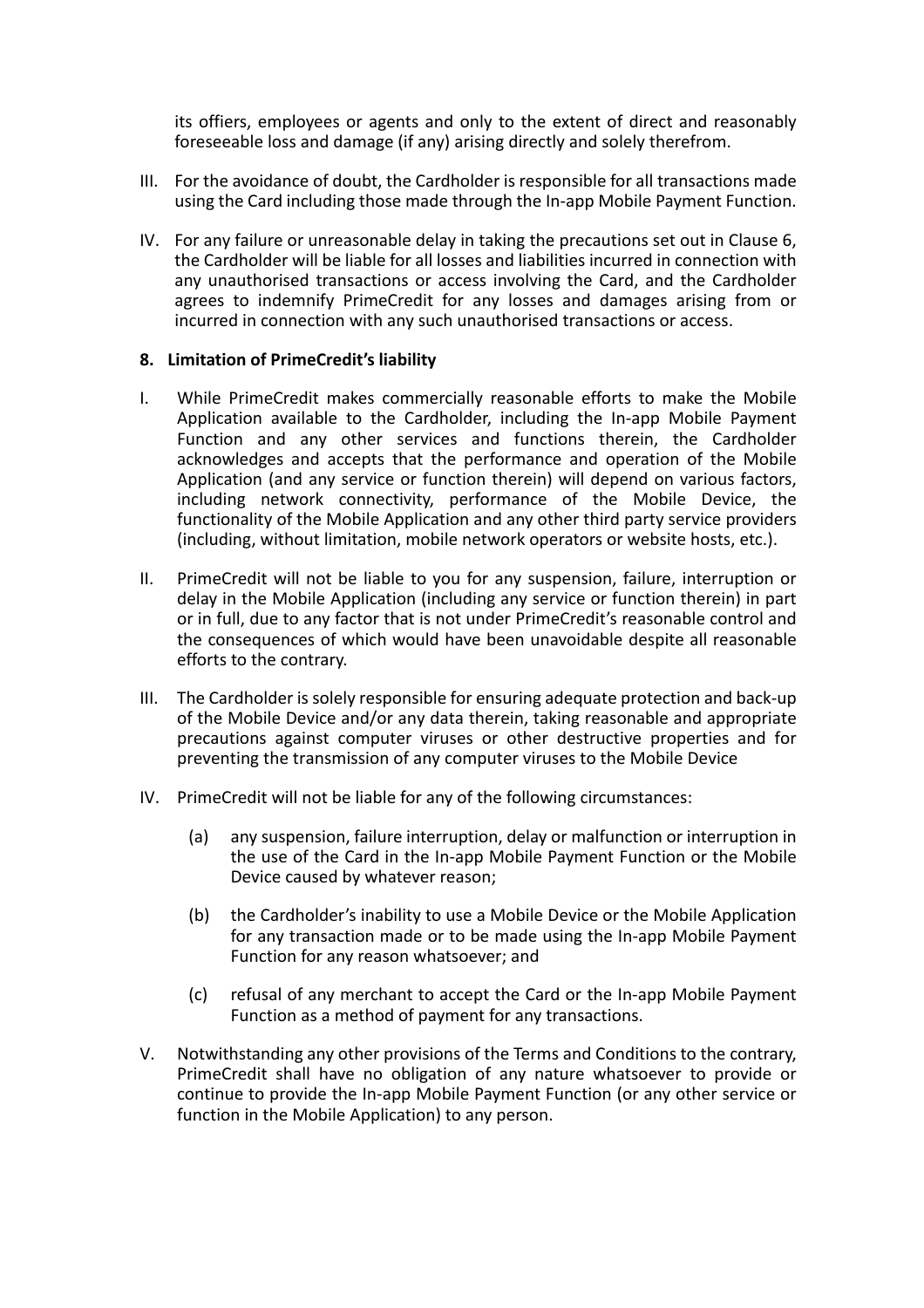VI. For the avoidance of doubt, nothing in the Terms and Conditions is intended to exclude or restrict any condition, warranty, right or liability which may not be lawfully excluded or restricted.

## **9. Termination**

- I. PrimeCredit may at its sole and absolute discretion, block, suspend, withdraw, cancel or terminate the use of the Mobile Application (including In-app Mobile Payment Function) at any time without any reason or notice given to the Cardholder.
- II. PrimeCredit shall not be liable for any loss or damage, cost or expense of whatever nature, suffered or incurred whether directly or indirectly by the Cardholder as a result of any of the foregoing actions.
- III. The Cardholder acknowledges that removal of the Card from the In-app Mobile Payment Function will not affect his or her use of the Card in physical or other electronic forms and/or the Mobile Application itself.
- IV. For the avoidance of doubt, upon expiration, suspension or termination of the Card (in whatever form), any use of such Card via the In-app Mobile Payment Function shall cease at the same time.
- V. Any termination of the use of the Card and/or use of the Card that is registered in the In-app Mobile Payment Function howsoever caused shall not affect any rights or liabilities which have accrued against the Cardholder prior to the date of such termination.

## **10. Lost, theft or unauthorised use of the Card**

- I. If the Cardholder knows or suspects that (a) the Mobile Device which the Cardholder uses to access the Mobile Application (and thus the In-app Mobile Payment Function) is lost, stolen or tampered with, (b) there has been any unauthorized use of or access to the Mobile Device or the Mobile Application, (c) there has been any unauthorized disclosure of the Security Details or (d) someone else knows the Security Details, the Cardholder shall promptly report any such incident to PrimeCredit.
- II. Before PrimeCredit receives any report of any of the events mentioned in the above clause (whether or not those events have occurred), the Cardholder shall be liable for all unauthorised transactions effected by the Card.

## **11. Amendment**

PrimeCredit may vary from time to time, the provisions of the Terms and Conditions by giving prior notice in writing to the Cardholder and in any manner which PrimeCredit considers appropriate. Such variations shall become effective and binding on the Cardholder on the effective date specified by PrimeCredit in such notice. By retaining the Card in the Mobile Application or using the In-app Mobile Payment Function after the effective date of any such variation, the Cardholder will be deemed to have accepted such variation. If the Cardholder does not accept the proposed variation, the Cardholder shall delete the Card from the In-app Mobile Payment Function before the effective date of such variation.